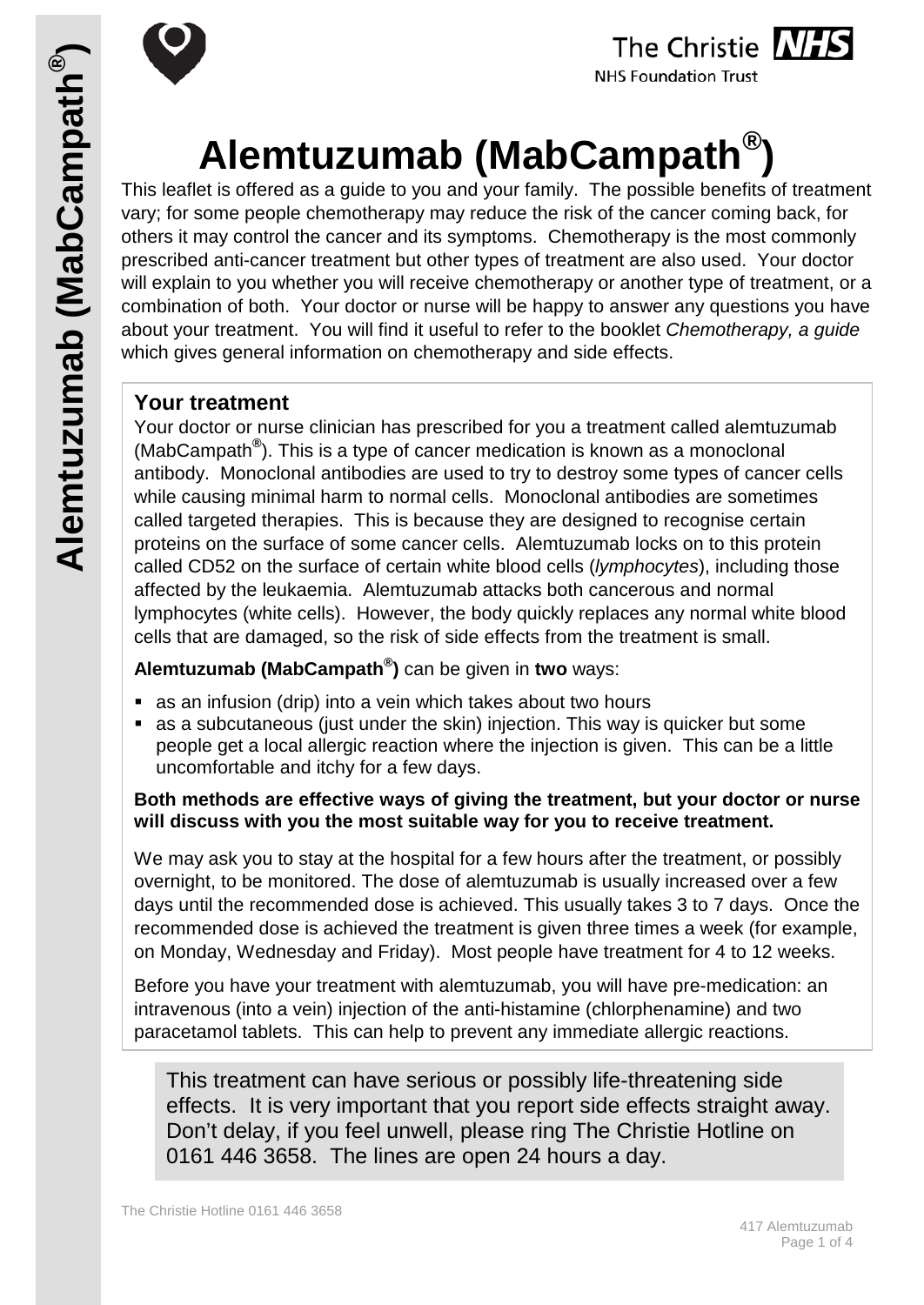# **Possible side effects**

Chemotherapy can cause many different side effects. Some are more likely to occur than others. Everyone is different and not everyone gets all the side effects. Most side effects are usually temporary, but in some rare cases they can be life-threatening. It is important to tell your hospital doctor or nurse about any side effects so they can be monitored and, where possible, treated.

#### **Common side effects (more than 1 in 10)**

#### **Increased risk of serious infection**

You are vulnerable to infection while you are having chemotherapy. Minor infections can become life-threatening in a matter of hours if left untreated. Symptoms of infection include fever, shivering, sweats, sore throat, diarrhoea, discomfort when you pass urine, cough or breathlessness. We recommend that you use a digital thermometer so you can check your temperature. You can buy one from your local chemist.

#### **If you feel unwell, you have symptoms of an infection or your temperature is 37.5ºC or above or below 36ºC contact The Christie Hotline straight away**.

#### • **Infusion related reaction**

This may occur while you are having the infusion or within 2 hours of receiving it. The symptoms include chills, fever and shivering. If this occurs tell your nurse and they can give you medication to help relieve these symptoms. Rarely, you can also develop a skin rash, headache, sore throat or sickness. If this happens or you notice any swelling around the eyes and face, feel dizzy or faint, have any shortness of breath during or after the chemotherapy, please tell the nurse or doctor immediately. This may be an allergic reaction and they may need to slow down or stop the drip. You will be monitored closely during and after your treatment, but it is very important to tell your nurse or doctor if you have any of these effects.

#### • **Bruising or bleeding**

This treatment can reduce the production of platelets which help the blood clot. Let your doctor know if you have any unexplained bruising or bleeding, such as nosebleeds, bloodspots or rashes on the skin, and bleeding gums. You may need a platelet transfusion.

#### • **Anaemia (low number of red blood cells)**

While having this treatment you may become anaemic. This may make you feel tired and breathless. Let your doctor or nurse know if these symptoms are a problem. You may need a blood transfusion.

You will have a routine blood test every day while you are in hospital to monitor the effects of the treatment**,** but please tell your nurse if you experience any of the symptoms listed above.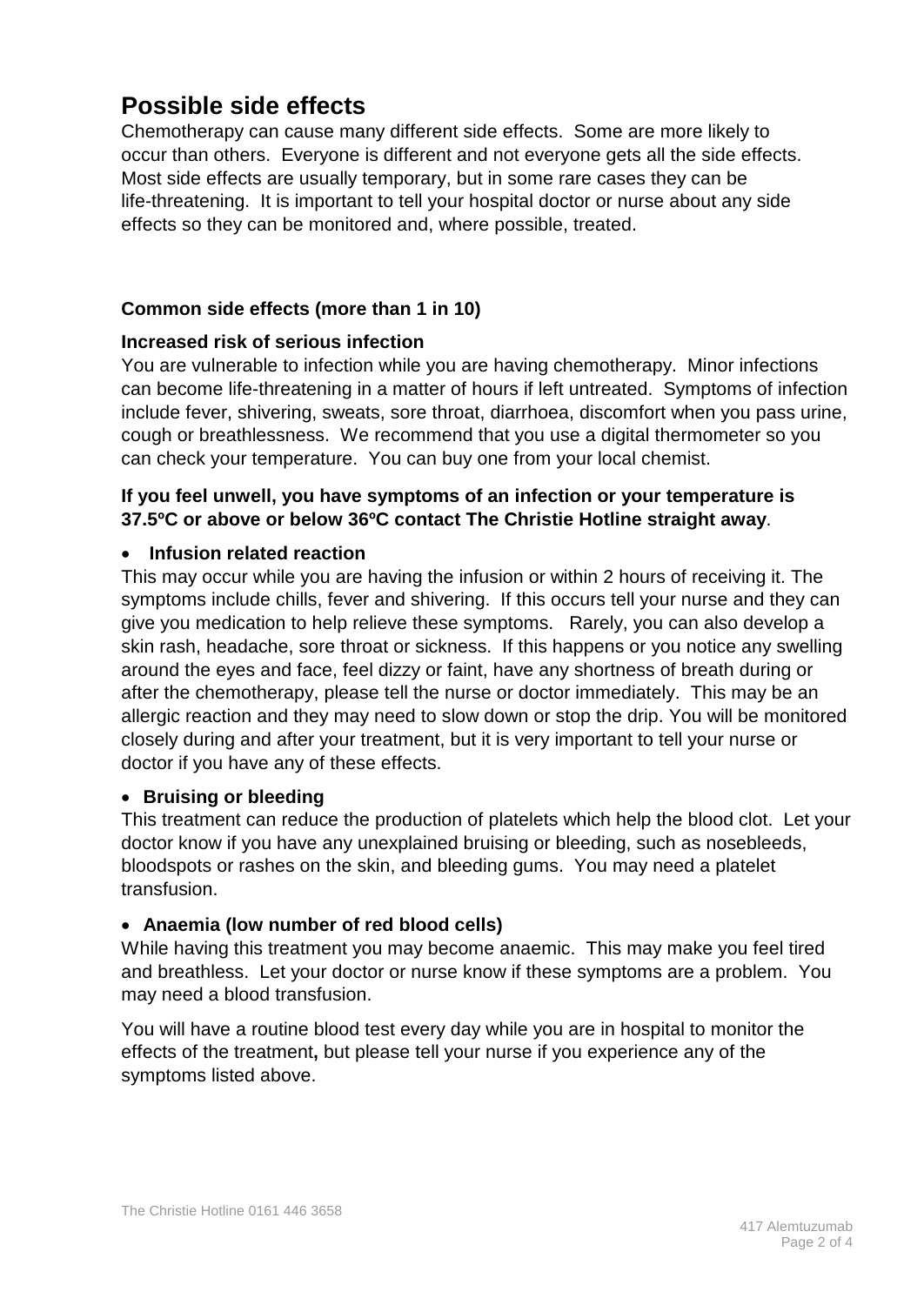#### • **Cytomegalovirus (CMV)**

This is the name of a virus that lots of people have been exposed to already. The virus can be present in the blood stream but remains dormant (do not have any symptoms). You might already have been exposed to CMV (CMV positive) or be exposed to it without knowing. You will be monitored regularly for CMV levels because it can become active (cause symptoms) while you are having treatment with alemtuzumab.

#### • **Low blood pressure**

If you receive the infusion, you may develop low blood pressure for a period of time during and afterwards. This will be monitored by your nurse.

#### **Uncommon side effects (less than 1 in 10)**

#### • **Tumour lysis syndrome**

The drugs used to treat cancer can cause side effects when the cancer cells are destroyed too quickly (called tumour lysis syndrome or TLS). To prevent this you will be given a drug called allopurinal and you should also drink plenty of fluids, particularly with your first cycle of treatment.

#### • **Nausea and vomiting (sickness)**

The severity of this varies from person to person. Anti-sickness medication may be given along with your treatment to prevent this. If you continue to feel or be sick, tell your nurse because your anti-sickness medication may need to be changed or increased.

#### • **Flu-like symptoms**

This can include a high temperature, chills, weakness, sweating, muscle aches, tiredness, dizziness and headache. These effects generally occur after the infusion. If necessary your doctor can give you medication to help these symptoms.

#### • **Lethargy**

Some treatment may make you feel tired and lacking in energy. It can be frustrating when you feel unable to cope with routine tasks. If you do feel tired, take rest when necessary. Gentle exercise such as walking can be beneficial.

#### • **Low blood pressure**

This may happen during or for a period of time after the infusion. Your blood pressure will be monitored during the infusion and for a while afterwards.

#### **Rare side effects (less than 1 in 100)**

#### • **Heart problems**

Alemtuzumab may worsen heart problems in people who already have them. For this reason it will be used with caution if you have had heart disease.

#### • **Transfusion-Associated graft-versus-host disease (TA-GvHD)**

This treatment can cause a deficiency in the immune system, so when you have a transfusion of blood products you are at higher risk of developing TA-GvHD. TA-GvDH is a rare complication caused by the white blood cells in the transfused blood product. These white cells recognise you as 'foreign' and cause a severe rejection reaction. We can prevent this by giving you irradiated blood products. We will give you more information about TA-GvHD and irradiated blood products in a separate leaflet. Also, we will give you a card to keep with you that informs staff you need irradiated blood and platelets. Never be afraid to check when you are having a transfusion that it has been irradiated.